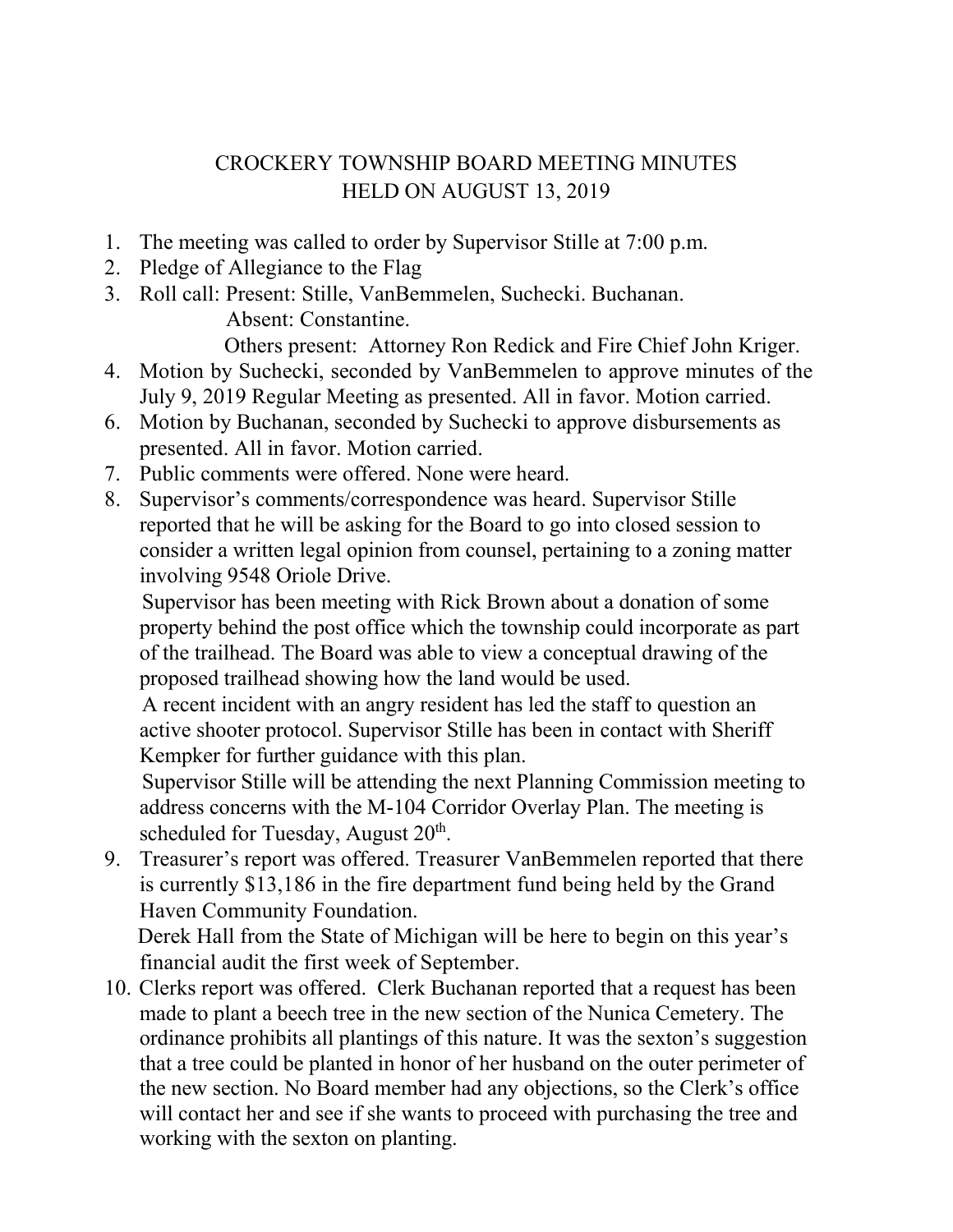A letter has been received from Green Peak encouraging the township to reconsider allowing recreational marijuana facilities in Crockery Township.

11. Fire Chief's report was heard. Chief Kriger reported that the department responded to 28 incidents last month and that the pickup truck on order is about 3 weeks until delivery.

 Chief Kriger is asking the Board to re-hire firefighter Bill Mastenbrook to the department. Bill started his career in Crockery and is fully trained. He is currently a full time firefighter with Muskegon Fire Department.

- 12. Attorneys report was offered. No reports were heard.
- 13. Committee chair reports were offered. No reports were heard.
- 14. Board Member Committee reports were offered. None were heard.
- 15. Motion by Buchanan, seconded by VanBemmelen to approve the rehiring of Bill Mastenbrook, pending a copy of his recent physical. All in favor. Motion carried.
- 16. Motion by VanBemmelen, seconded by Suchecki to approve the CIA budget as presented by the committee. All in favor. Motion carried.
- 17. Motion by VanBemmelen, seconded by Buchanan to approve Resolution 2019-22, Resolution Approving Final Condominium Plan [M104 Store More Condominiums, LLC]. All in favor. Motion carried.
- 18. Motion by VanBemmelen, seconded by Suchecki to adopt Ordinance 2019- 16, The International Property Maintenance Code with changing the height of weeds to be consistent with Ordinance 2011-05, Clear Vision Area All in favor. Motion carried.
- 19. Motion by Suchecki, seconded by Buchanan to approve waiving all building department fees for the addition at the fire station. All in favor. Motion carried.
- 20. Motion by Buchanan, seconded by Suchecki to approve the State of Michigan Audit Contract for this year's financial audit. It will be for a rate of \$115.00 per hour and for up to 85 hours, and to authorize the Treasurer to sign the contract. All in favor. Motion carried.
- 21. Motion by Buchanan, seconded by VanBemmelen to adopt Resolution 2019-23, Resolution To Authorize The Financing Of A Renovation To The Township Fire Hall By Installment Purchase Agreement. All in Favor. Motion carried.
- 22. Motion by VanBemmelen, seconded by Suchecki to adopt Resolution 2019-24, Consumers Energy Company Lighting Contract (for Hathaway Lakes) and authorize the Treasurer to sign the contract. All in favor. Motion carried.
- 23. Motion by VanBemmelen, seconded by Buchanan to accept a Metro Act Extension with Frontier and authorize the Supervisor to sign the contract. All in favor. Motion carried.
- 24. Motion by Suchecki, seconded by VanBemmelen to adopt Resolution